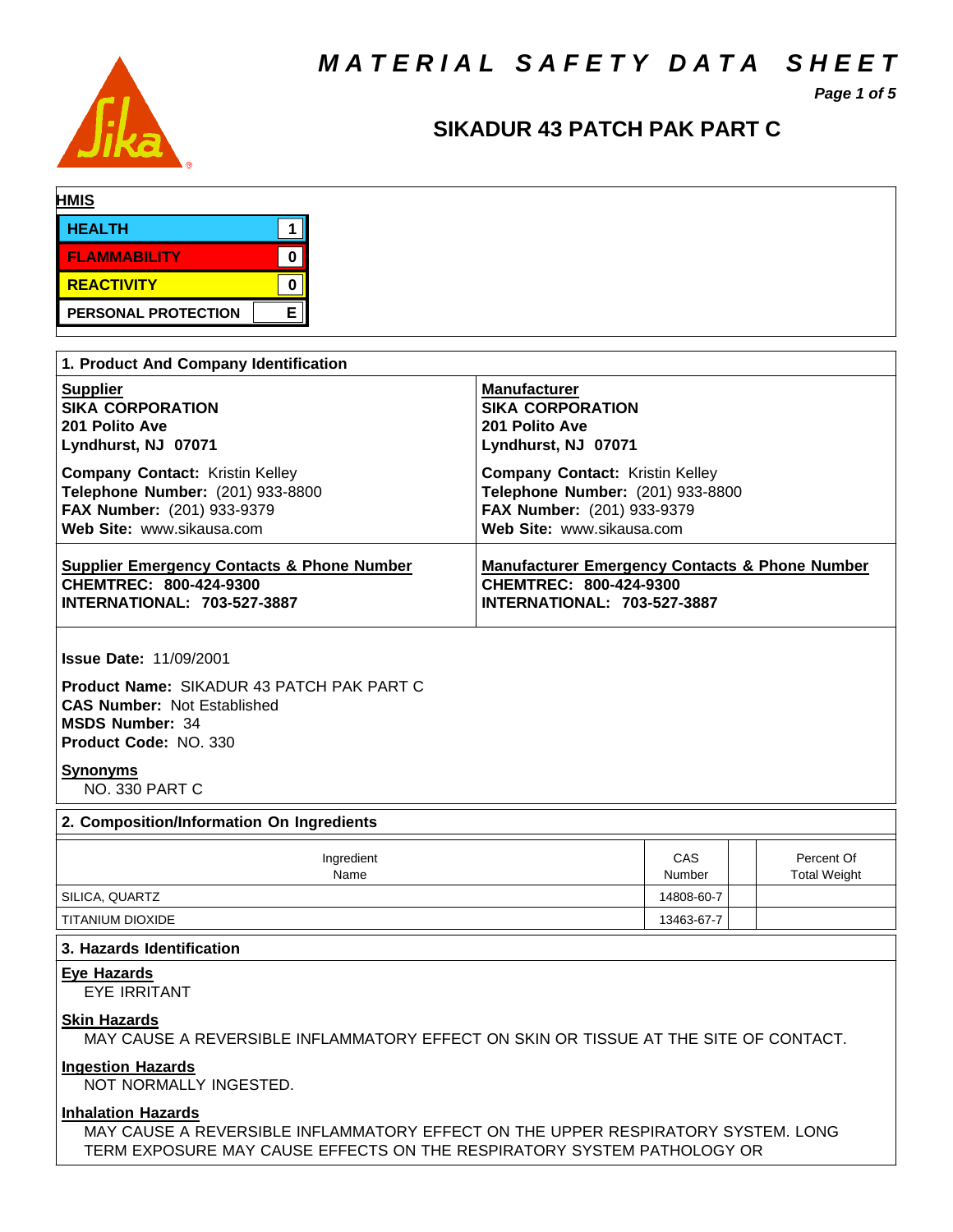# *M A T E R I A L S A F E T Y D A T A S H E E T Page 2 of 5*

# **SIKADUR 43 PATCH PAK PART C**

#### **3. Hazards Identification - Continued**

# **Inhalation Hazards - Continued**

RESPIRATION, SUCH AS PULMONARY EDEMA, FIBROSIS, BRONCHITIS, BRONCHOCONSTRICTION.

# **4. First Aid Measures**

#### **Eye**

RINSE EYES THOROUGHLY WITH WATER FOR AT LEAST 15 MINUTES. CONSULT PHYSICIAN IF IRRITATION PERSISTS.

#### **Skin**

WASH SKIN THOROUGHLY WITH WATER. REMOVE CONTAMINATED CLOTHING.IF SYMPTOMS PERSIST CONSULT PHYSICIAN.

#### **Ingestion**

DO NOT INDUCE VOMITING. Get medical attention immediately.

#### **Inhalation**

REMOVE TO FRESH AIR. IF BREATHING HAS STOPPED, INSTITUTE ARTIFICIAL RESPIRATION. CONSULT WITH PHYSICIAN.

# **5. Fire Fighting Measures**

**Flash Point:** >200 °F **Autoignition Point:** N/AV °F **Flammability Class:** NCMB **Lower Explosive Limit:** N/AV **Upper Explosive Limit:** N/AV

# **Fire And Explosion Hazards**

NON COMBUSTIBLE PRODUCT

# **Extinguishing Media**

In case of fire, use water spray (fog) foam, dry chemical, or CO2.

# **Fire Fighting Instructions**

Firefighters should wear self-contained breathing apparatus and full protective gear.

# **6. Accidental Release Measures**

SWEEP UP AND SHOVEL INTO SUITABLE CONTAINERS.

# **7. Handling And Storage**

#### **Handling And Storage Precautions**

STORE IN A DRY COOL AREA. KEEP CONTAINERS TIGHTLY CLOSED.

# **Work/Hygienic Practices**

Wash thoroughly with soap and water after handling.

# **8. Exposure Controls/Personal Protection**

#### **Engineering Controls**

Use with adequate general and local exhaust ventilation.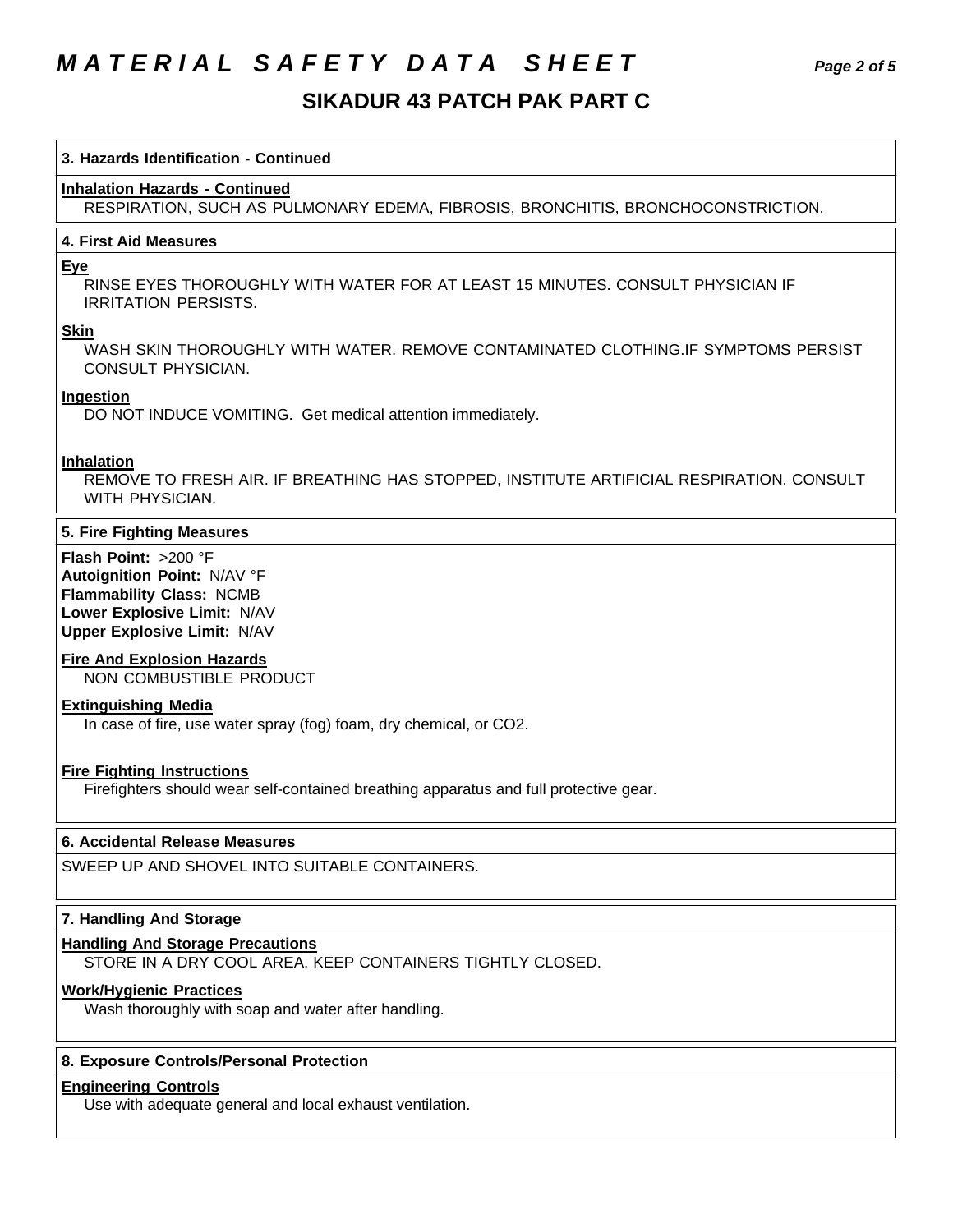# *M A T E R I A L S A F E T Y D A T A S H E E T Page 3 of 5*

# **SIKADUR 43 PATCH PAK PART C**

#### **8. Exposure Controls/Personal Protection - Continued**

#### **Eye/Face Protection**

Safety glasses with side shields or goggles.

#### **Skin Protection**

AVOID SKIN CONTACT. WEAR LONG SLEEVE SHIRT AND LONG PANTS. CHEMICAL RESISTANT RUBBER OR PLASTIC GLOVES.

#### **Respiratory Protection**

In areas where the P.E.L.s are exceeded, use a properly fitted NIOSH-approved respirator.

# **Other/General Protection**

#### **Ingredient(s) - Exposure Limits**

SILICA, QUARTZ ACGIH TLV-TWA 0.1 mg/m3 (Notice of Intended Change) ACGIH TLV-TWA 0.05 mg/m3 (Proposed) OSHA PEL-TWA 30/%SiO2+2 mg/m3 OSHA PEL-TWA 10/%SiO2+2 mg/m3 OSHA PEL-TWA 250/%SiO+5 mppcf TITANIUM DIOXIDE ACGIH TLV-TWA 10 mg/m3 OSHA PEL-TWA 15 mg/m3

#### **9. Physical And Chemical Properties**

#### **Appearance**

GRAY POWDER

#### **Odor**

**ODORLESS** 

**Chemical Type:** Mixture **Physical State:** Solid **Melting Point:** N/AV °F **Boiling Point:** N/AV °F **Specific Gravity:** N/AV **Packing Density:** N/AV **Vapor Pressure:** N/AV **Vapor Density:** N/AV **Evaporation Rate:** N/AV

#### **10. Stability And Reactivity**

**Stability:** STABLE **Hazardous Polymerization:** WILL NOT OCCUR

# **Conditions To Avoid (Stability)**

NONE KNOWN

**Incompatible Materials** NONE KNOWN

**Hazardous Decomposition Products** NONE KNOWN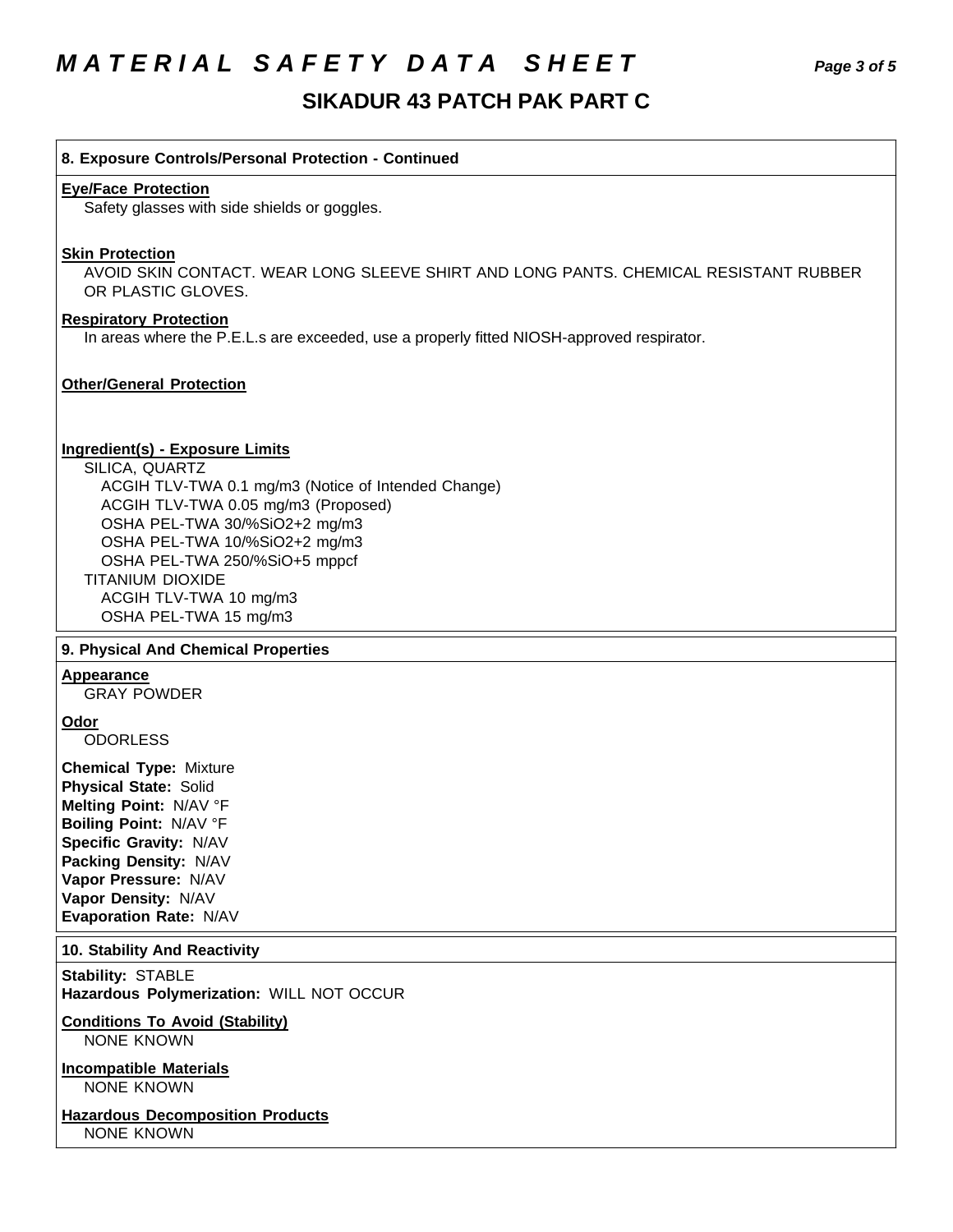# *M A T E R I A L S A F E T Y D A T A S H E E T Page 4 of 5*

## **10. Stability And Reactivity - Continued**

**Conditions To Avoid (Polymerization)**

NONE KNOWN

#### **11. Toxicological Information**

**Miscellaneous Toxicological Information**

### **Conditions Aggravated By Exposure**

ASTHMA TYPE CONDITIONS, CHRONIC BRONCHITIS AND OTHER CHRONIC RESPIRATORY CONDITIONS. PROLONGED EXPOSURE MAY LEAD TO SILICOSIS.

#### **Ingredient(s) - Carginogenicity**

SILICA, QUARTZ NTP - Listed On The National Toxicology Program Listed In The IARC Monographs

# **12. Ecological Information**

# **Other Environmental Information**

# **13. Disposal Considerations**

Dispose in accordance with applicable federal, state and local government regulations.

# **14. Transport Information**

#### **Proper Shipping Name**

NOT REGULATED PER D.O.T.

#### **15. Regulatory Information**

## **U.S. Regulatory Information**

All ingredients of this product are listed or are excluded from listing under the U.S. Toxic Substances Control Act (TSCA) Chemical Substance Inventory.

#### **SARA Hazard Classes**

Acute Health Hazard Chronic Health Hazard

#### **SARA Section 313 Notification**

This product does not contain any ingredients regulated under Section 313 of the Emergency Planning and Community Right-To-Know Act of 1986 or 40 CFR 372.

# **State Regulations**

WARNING: This product contains a chemical known to the State of California to cause cancer, birth defects, or other reproductive harm.

## **Ingredient(s) - State Regulations**

SILICA, QUARTZ New Jersey - Workplace Hazard Pennsylvania - Workplace Hazard California - Proposition 65 Massachusetts - Hazardous Substance TITANIUM DIOXIDE